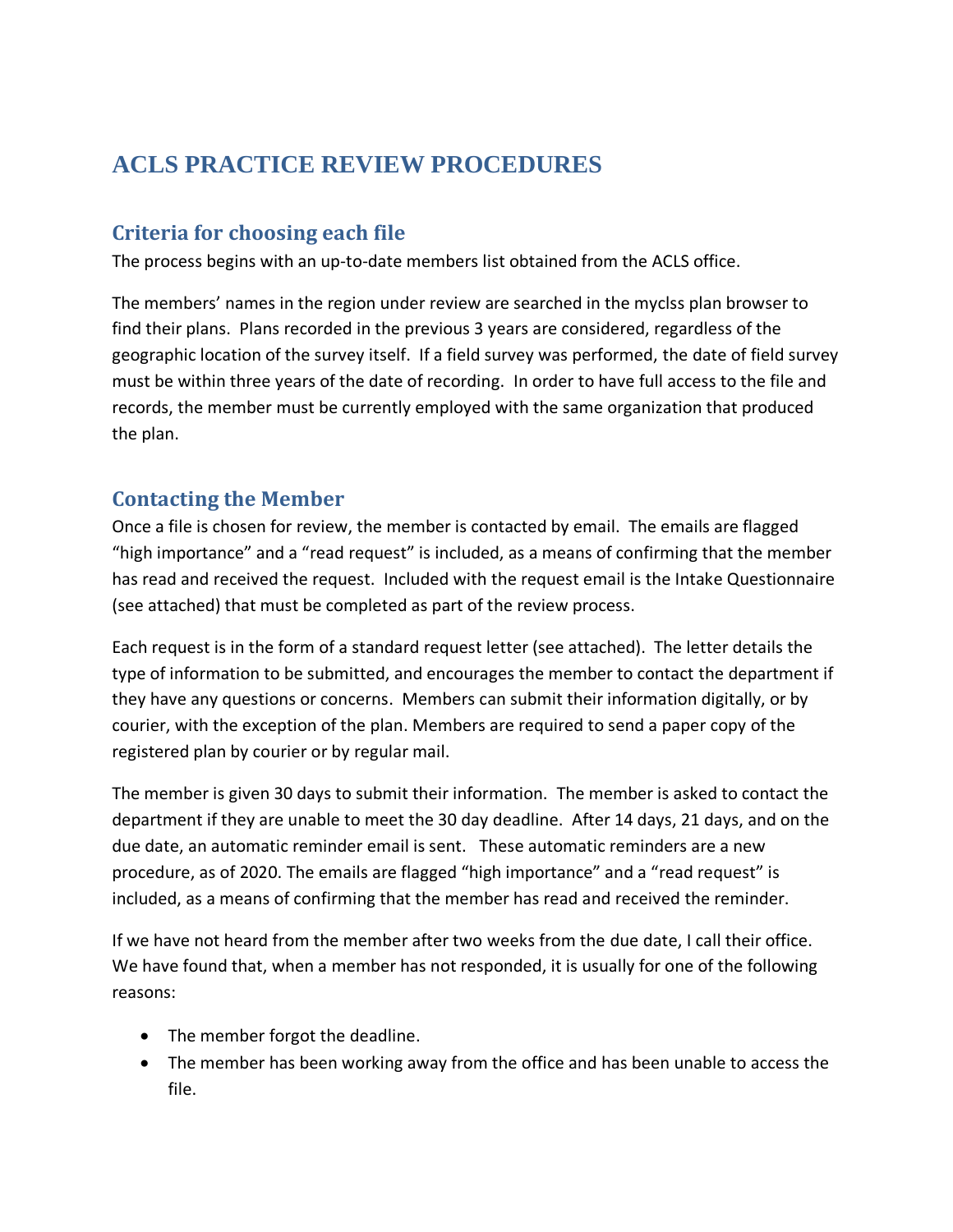- The member has changed employers but has not alerted the ACLS office and their previous email address has not been closed.
- The member or their close family member is dealing with serious health issues.

If the member has changed employers and does not have any reviewable projects under the new employer, the review is discontinued.

If the member or their close family member is dealing with serious health issues, consideration is given and the deadline is extended or the review is discontinued, depending on the circumstances.

If the member forgot the deadline, or has not had access to the file, a discussion is had regarding an appropriate extension. If necessary, the member is reminded that failure to cooperate with the Practice Review Department can be considered to be professional misconduct.

If the member has not responded to the reminder emails or telephone calls, then another email is sent, reminding the member that failure to cooperate with the Practice Review Department can be considered to be professional misconduct. The Registrar is cc'd on this email. If the member continues to disregard the requests, the matter is referred to the Registrar.

### **Performing the Review**

When the information is received, the review is performed. The focus of the reviews is:

- Compliance with the National Standards, ACLS Code of Ethics, Canada Lands Surveys Act, and the ACLS Practice Manual.
- Protection of the Public
- Education for our members

The questionnaire is read, and commented on in the report. The member's myclss checklist is reviewed, and commented on in the report. All documentation is read, and commented on in the report; documentation includes client contact (explanation of scope of work and fees, reporting of findings), First Nation approvals, SBG communication, and title searching. The field records are reviewed, and commented on in the report. The plan is reviewed with respect to the survey instructions, myclss checklist, field records, and documentation, and commented on in the report.

Throughout the report, good practices are noted, and areas of concern are pointed out. Reference is made to the appropriate source when recommendations are made (eg. National Standards, ACLS Code of Ethics and Acts and Regulations, ACLS Practice Manual).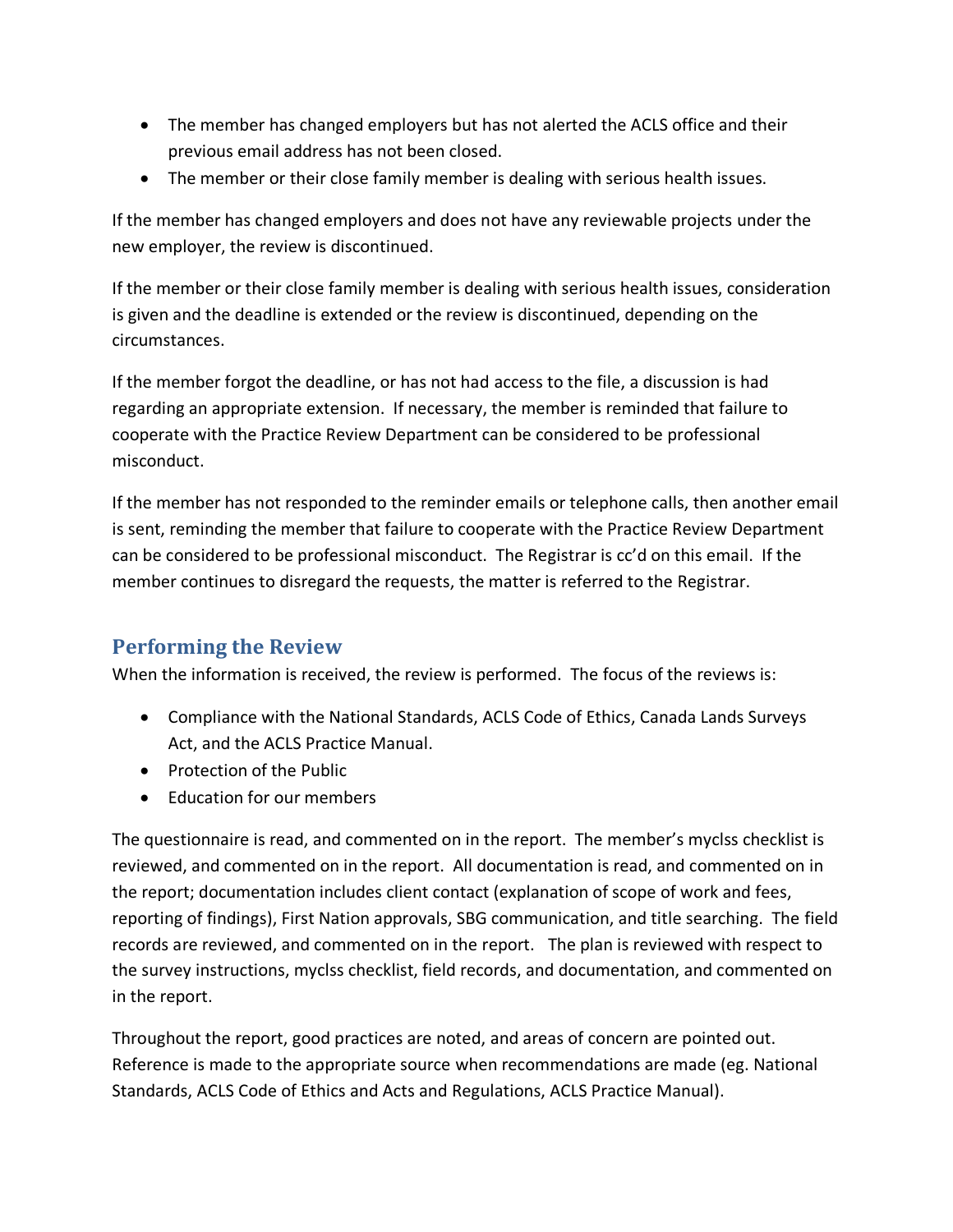# **Submitting the Report**

The report is sent to the member and copied to the Registrar. The member is encouraged to contact the Practice Review department for a teleconference if they choose.

# **Feedback Questionnaire**

The member is sent a Survey Monkey feedback questionnaire (attached) with the report. The completed feedback questionnaire goes to the ACLS office (not the Practice Review Department) and is shared with the Practice Review Committee.

#### **Field Sorties**

Field Sorties are performed in a different region of Canada each year, on the approval of Council. Approximately one week is spent in the field, visually inspecting the surveys of  $6 - 10$ surveyors.

During the planning stages, the approving authority for the survey is contacted (eg. Lands Manager of the First Nation community, or appropriate Government employee of a National Park). The purpose of the proposed site visit is explained (in writing and verbally), and their written permission is sought – we ask for a letter that can be shared with anyone we encounter while on site.

The choice of file is determined by:

- Date of field work (less than 3 years prior)
- Proximity to other potential sites to review

Field sorties are a visual audit, not a re-survey. The object is to determine if the plan accurately reflects the situation on site.

While on site, high-visibility vests and safety boots are worn. The vehicle has a magnetic sign identifying the department. Business cards, letters for the abutting homeowners, and copies of the letter of permission are distributed throughout the neighbourhood.

Using a metal detector, a shovel, a measuring tape, and occasionally a total station and prism, the site is inspected to determine:

- Are monuments in place?
- Are monuments well marked?
- Are boundaries blazed (if blazing was indicated on the plan)
- Look at FNE locations
- Are features close to boundaries shown?